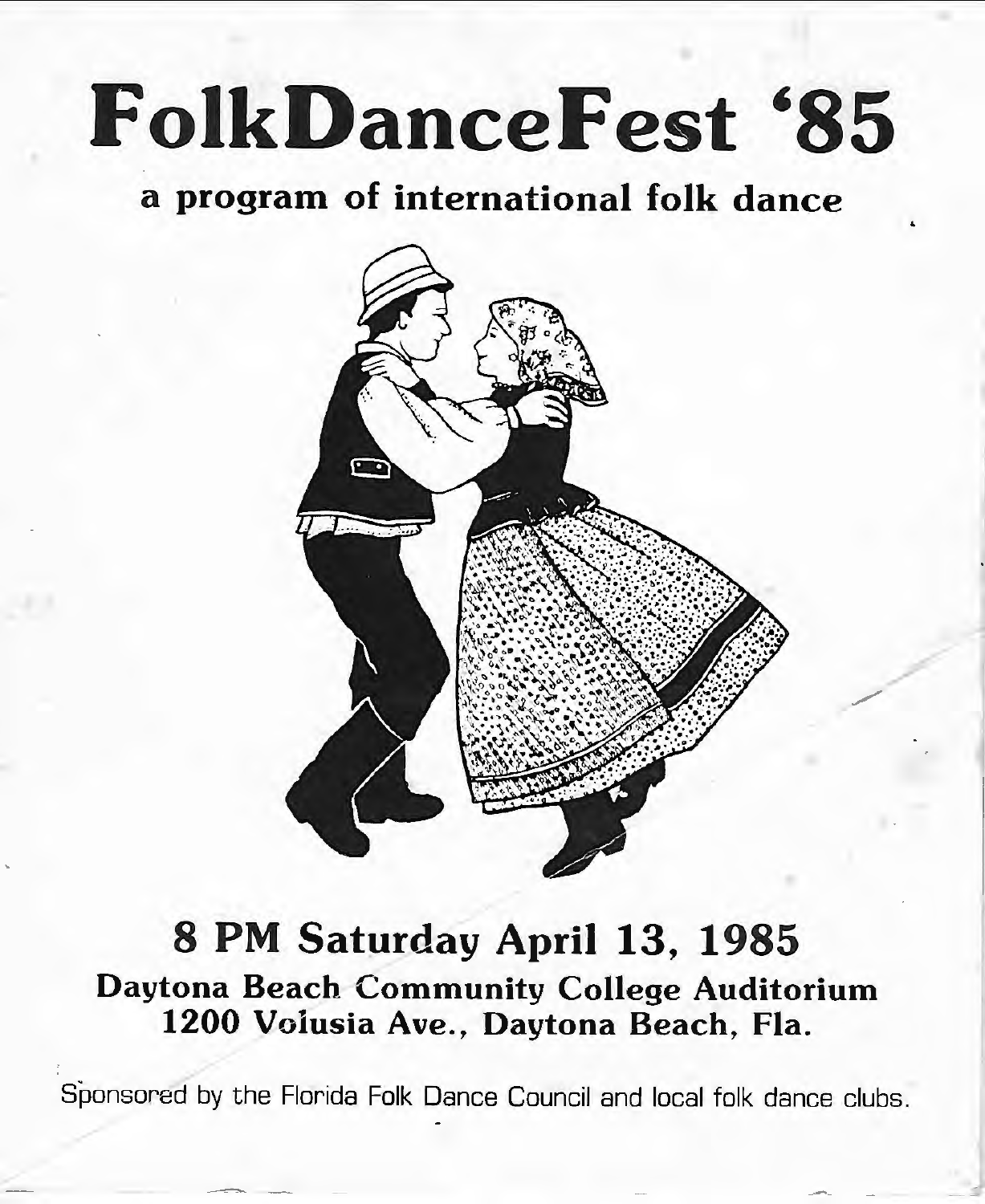# $FOLKDARICEFEST '85$

A program of international folk dances presented by the member clubs of the Florida Folk Dance Council. Through the medium of music and dance, we hope to instill in all a better appreciation of the customs and cultures of our international neighbors. Welcome! Julius Horvath, President FFDC

|                  |                                                                                                                  | <b>PROGRAM</b>       |                                             |                    |  |
|------------------|------------------------------------------------------------------------------------------------------------------|----------------------|---------------------------------------------|--------------------|--|
| Romania          | Draya Folk Ensemble                                                                                              |                      |                                             | <b>TALLAHASSEE</b> |  |
|                  | ROMANIAN MEDLEY                                                                                                  | HORA SPOITORLOR      | <b>INVERTITA</b>                            |                    |  |
| Near East        | Raks Aribi Danse Oriental                                                                                        |                      |                                             | DEL AND            |  |
|                  | <b>GHAWAZEE</b>                                                                                                  |                      |                                             |                    |  |
| Armenia          | Volktanz                                                                                                         |                      |                                             | ORL ANDO           |  |
|                  | A medley of traditional dances consisting of DARONEE,<br>LORKE, ONE NASEE, DAROON, SWEET GIRL, TEEN, and JO JON. |                      |                                             |                    |  |
| <b>Scatland</b>  | Sarasota International Folk Dancers<br>J.B. MILNE                                                                | DALKIETH STHRATHSPEY | <b>SARASOTA</b>                             |                    |  |
| <b>Italy</b>     | Tampa Festival Folk Dancers                                                                                      |                      |                                             | <b>TAMPA</b>       |  |
|                  | TARANTELLA MONTEMARANO<br><b>TARANTELLA SU DILLA</b><br>SICILIAN TARANTELLA                                      |                      | TARANTELLA DI DONDA<br><b>LA LAVANDERAS</b> |                    |  |
| <b>Near East</b> | Raks Aribi Danse Orientale                                                                                       |                      |                                             | <b>DEL AND</b>     |  |
|                  | SHAVALI/GHOSH BILEZIK                                                                                            |                      |                                             |                    |  |
| <b>Israel</b>    | Melbourne International Folk Dancers                                                                             |                      | <b>MELBOURNE</b>                            |                    |  |
|                  | <b>EREV BA</b>                                                                                                   | DODI LI              |                                             |                    |  |
| Менісо           | Cifra Folk Dance Ensemble                                                                                        |                      | ORMOND / DAYTON A                           |                    |  |
|                  | LUCERO DE LA MAÑANA                                                                                              |                      |                                             |                    |  |
|                  |                                                                                                                  |                      |                                             |                    |  |

mil'ermission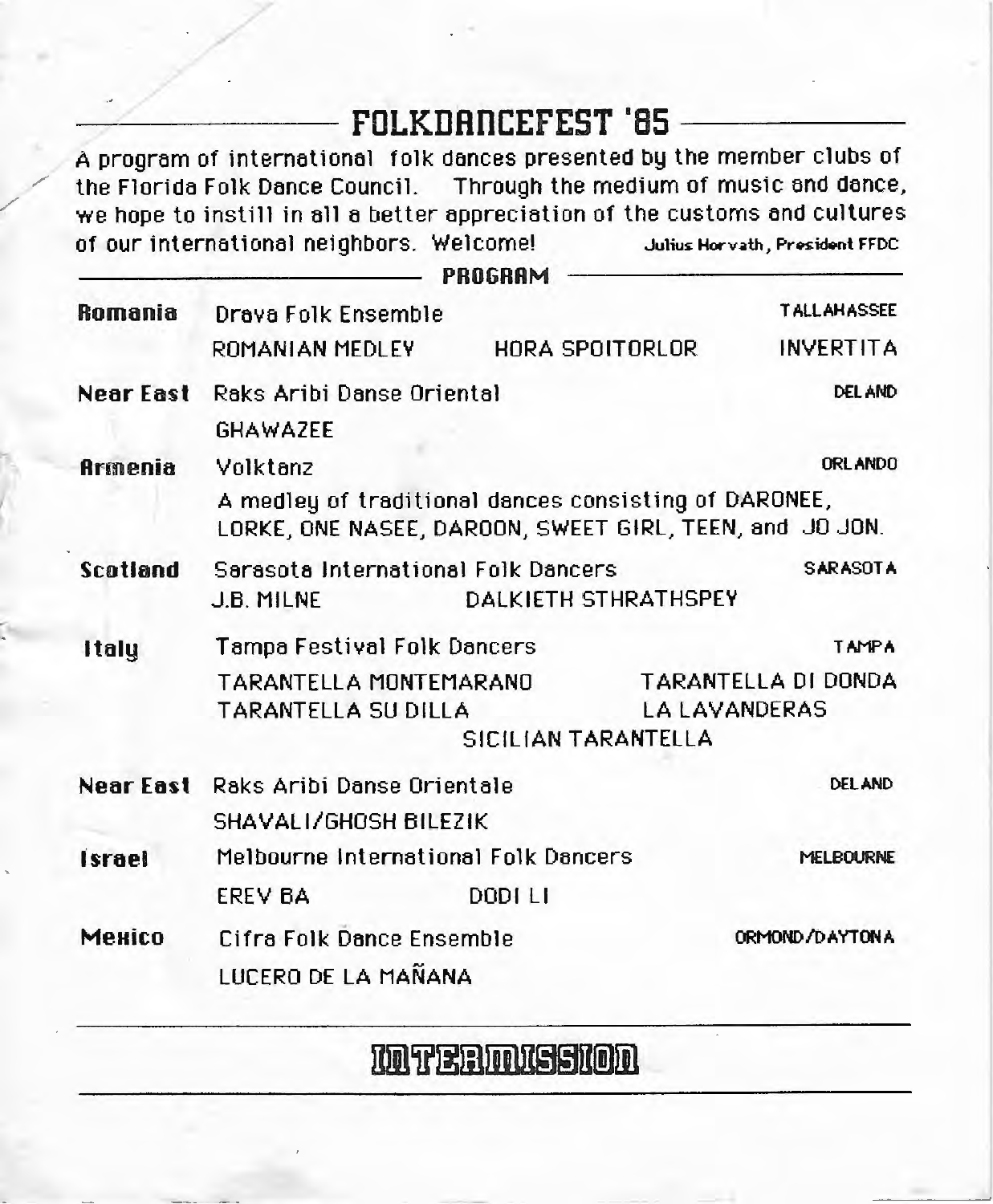| Germany                                   | Volktanz<br>SCHUPLATTLER LÄNDLER<br>WINDMEÜLLER |                | <b>ORLANDO</b><br><b>KREUTZ KÖENIG</b><br><b>ATLANTIC MIXER</b> |  |
|-------------------------------------------|-------------------------------------------------|----------------|-----------------------------------------------------------------|--|
| <b>Менісо</b>                             | Cifra Folk Dance Ensemble<br><b>LA BRUJA</b>    |                | <b>ORMOND / DAYTONA</b><br>LA CHILENA                           |  |
| Croatia                                   | Drava Folk Ensemble<br>SLOVONSKO KOLO           | PROVATENO KOLO | <b>TALLAHASSEE</b><br><b>RANCE</b>                              |  |
| Near East                                 | Raks Aribi Danse Orientale<br><b>SHARQUI</b>    |                | <b>DELAND</b>                                                   |  |
| Hungary/Transylvania Cifra Dance Ensemble |                                                 |                | ORMOND / DAYTON A                                               |  |
|                                           | HÁROMUGRÓS MEZOSÉGI TANC                        |                | <b>UVEGES TANC</b>                                              |  |
| Poland                                    | Tampa Festival Folk Dancers                     |                | <b>TAMPA</b>                                                    |  |
|                                           | <b>LASOWIAK</b>                                 | <b>GOLABEK</b> | <b>LIPKA</b>                                                    |  |
|                                           | OD BUCKA DO BUCKA POLKA CIETA                   |                | <b>KRAKOWIAKI</b>                                               |  |
| <b>Russia</b>                             | <b>FINALE</b>                                   |                | All participants                                                |  |
| BIELOLITZA KRUGLOLITZA                    |                                                 |                |                                                                 |  |

The audience is invited to attend a free folk dance immediately following the performance in the student center next door. Group leaders will teach.

During the intermission and following the performance, ethnic records, tapes, and books will be sold to help defray our expenses.

A cordial invitation is extended to the community to dance with local folk dance groups. In Daytona and Ormond we meet 7 PM Wednesdays at the Granada Recreation Center at Granada and US- 1 , Ormond Beach.

For additional information about folk dancing in your area call 252-5738.